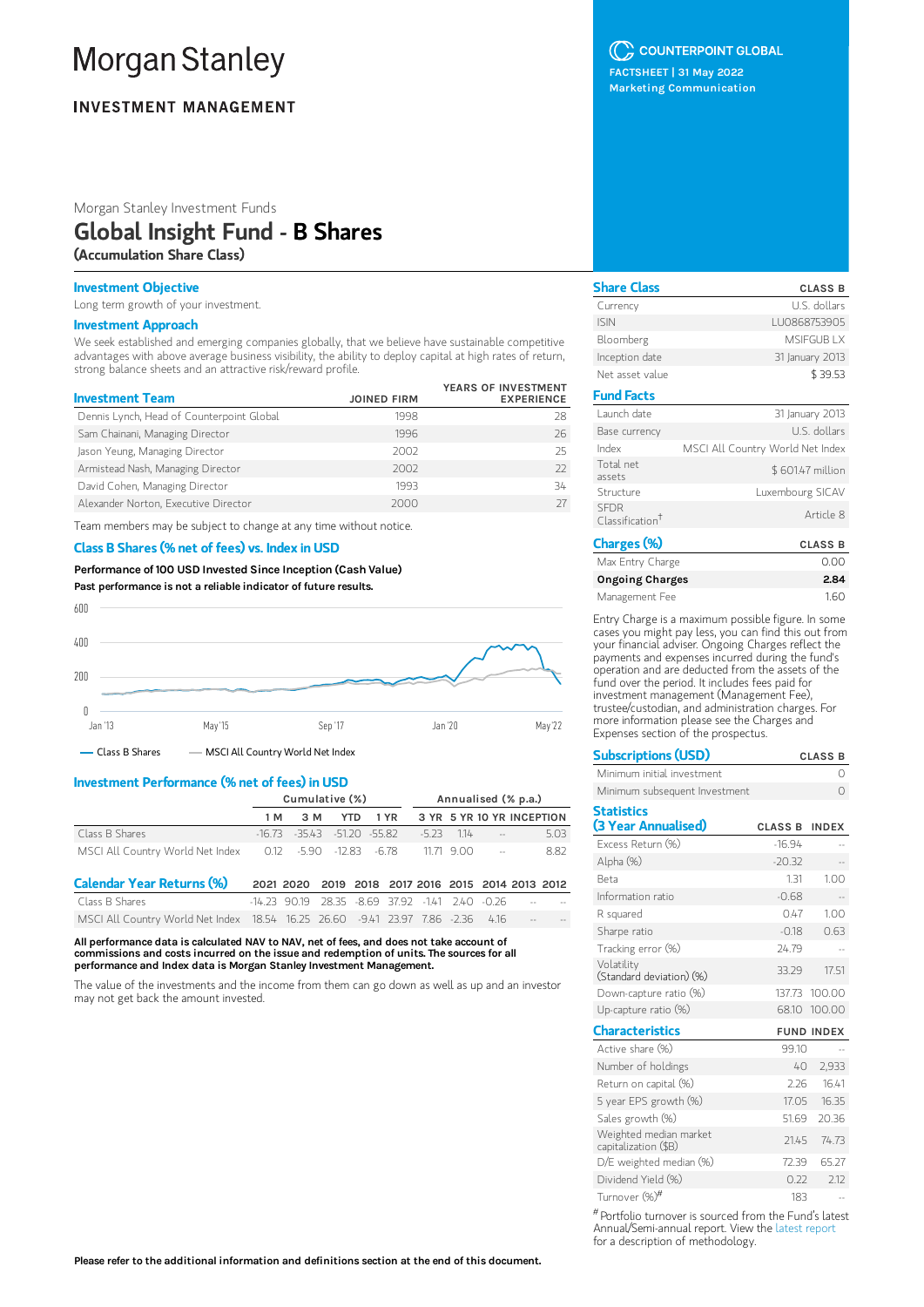## Top Countries (% of Total Net Assets)<sup>1</sup> FUND INDEX

| <b>United States</b> |                | 63.33 | 60.55 |
|----------------------|----------------|-------|-------|
|                      | Netherlands    | 12.79 | 1.04  |
|                      | Singapore<br>O | 8.39  | 0.35  |
|                      | United Kingdom | 4.93  | 3.94  |
|                      | Canada         | 4.77  | 3.27  |
|                      | Sweden         | 1.70  | 0.86  |
|                      | Australia      | 1.05  | 2.00  |
|                      | Belgium        | 0.89  | 0.23  |
|                      | China          | 0.15  | 3.50  |
|                      | Cash           | 1.33  |       |

| Sector Allocation (% of Total Net Assets) <sup>1,2</sup> |                           |       | <b>INDEX</b> |
|----------------------------------------------------------|---------------------------|-------|--------------|
|                                                          | Information<br>Technology | 46.86 | 21.34        |
|                                                          | Health Care               | 18.84 | 12.32        |
|                                                          | Consumer<br>Discretionary | 15.57 | 10.96        |
|                                                          | Communication<br>Services | 7.55  | 7.82         |
|                                                          | Industrials               | 3.87  | 9.37         |
|                                                          | Financials                | 3.61  | 14.77        |
|                                                          | Materials                 | 0.37  | 5.12         |
|                                                          | Other                     | 1.30  |              |
|                                                          | Cash                      | 1.33  |              |

<sup>†</sup> This Fund is classified as an Article 8 product under the Sustainable Finance Disclosure Regulation. Article 8 products are those which promote environmental or social characteristics and which integrate sustainability into the investment process in a binding manner. Before making any decision to invest in the fund mentioned herein, please refer to all the characteristics and objectives of the Fund noted in the current Prospectus and KIID at morganstanleyinvestmentfunds.com.

<sup>1</sup>May not sum to 100% due to the exclusion of other assets and liabilities. <sup>2</sup> For additional information regarding sector classification/definitions please visit www.msci.com/gics and the glossary at www.morganstanley.com/im. <sup>3</sup> These securities and percentage allocations are only for illustrative purposes and do not constitute, and should not be construed as, investment advice or recommendations with respect to the securities or investments mentioned.

#### Please refer to the Prospectus for full risk disclosures, available at w.morganstanleyinvestmentfunds.com. All data as of 31.05.2022 and subject to change daily.

| Top Holdings (% of Total Net Assets) <sup>3</sup> | <b>FUND</b> | <b>INDEX</b> |
|---------------------------------------------------|-------------|--------------|
| Royalty Pharma Plc                                | 8.18        | 0.02         |
| Adven NV                                          | 6.52        | 0.05         |
| ASML Holding NV                                   | 6.27        | 0.39         |
| Mercadolibre Inc.                                 | 6.15        | 0.06         |
| Coupang Inc                                       | 549         |              |
| Sealtd                                            | 4.93        | 0.04         |
| Snowflake Inc.                                    | 4.84        | 0.04         |
| Shopify Inc                                       | 4.77        | 0.07         |
| Cloudflare Inc.                                   | 4.74        | 0.02         |
| The Trade Desk, Inc.                              | 4.16        | 0.04         |
| Total                                             | 56.05       |              |

## Share Class B Risk and Reward Profile

| Lower Risk |  |  | Higher Risk |  |
|------------|--|--|-------------|--|
|            |  |  |             |  |

Potentially Lower Rewards Potentially Higher Rewards

The risk and reward category shown is based on historic data.

- Historic figures are only a guide and may not be a reliable indicator of what may happen in the future.
- As such this category may change in the future.
- $\bullet$ The higher the category, the greater the potential reward, but also the greater the risk of losing the investment. Category 1 does not indicate a risk free investment.
- The fund is in this category because it invests in company shares and the fund's simulated and/or realised return has experienced high rises and falls historically.
- The fund may be impacted by movements in the exchange rates between the fund's currency and the currencies of the fund's investments.

This rating does not take into account other risk factors which should be considered before investing, these include:

- The fund relies on other parties to fulfill certain services, investments or transactions. If these parties become insolvent, it may expose the fund to financial loss.
- Sustainability factors can pose risks to investments, for example: impact asset values, increased operational costs.
- There may be an insufficient number of buyers or sellers which may affect the funds ability to buy or sell securities.
- Investment in China A-Shares via Shanghai-Hong Kong and Shenzhen-Hong Kong Stock Connect programs may also entail additional risks, such as risks linked to the ownership of shares.
- There are increased risks of investing in emerging markets as political, legal and operational systems may be less developed than in developed markets.
- Past performance is not a reliable indicator of future results. Returns may increase or decrease as a result of currency fluctuations. The value of investments and the income from them can go down as well as up and
- investors may lose all or a substantial portion of his or her investment. The value of the investments and the income from them will vary and there can be no assurance that the Fund will achieve its investment objectives.
- Investments may be in a variety of currencies and therefore changes in rates of exchange between currencies may cause the value of investments to decrease or increase. Furthermore, the value of investments may be adversely affected by fluctuations in exchange rates between the investor's reference currency and the base currency of the investments.

#### Additional B Share Classes

|          | <b>CURRENCY</b> | <b>I AUNCH</b> | ISIN         | <b>BLOOMBERG</b> |
|----------|-----------------|----------------|--------------|------------------|
| BH (EUR) | FUR             | 27 03 2019     | LU0868754465 | MSIEGRH I X      |

This is a marketing communication. Applications for shares in the Fund should not be made without first consulting the current Prospectus and the Key Investor Information Document ("KIID"), which are available in English and in the official language of your local jurisdiction at

[morganstanleyinvestmentfunds.com](https://www.morganstanley.com/im/msinvf/index.html) or free of charge from the Registered Office of Morgan Stanley Investment Funds, European Bank and Business Centre, 6B route de Trèves, L-2633 Senningerberg, R.C.S. Luxemburg B 29 192. A summary of investor rights is available in English at the same website.

If the management company of the relevant Fund decides to terminate its arrangement for marketing that Fund in any EEA country where it is registered for sale, it will do so in accordance with the relevant UCITS rules.

#### **DEFINITIONS**

The 5 year Earnings Per Share (EPS) growth rate is the weighted average of earnings per share growth for all securities in the portfolio projected for the past five fiscal years. Earnings per share for a company is defined as total earnings divided by shares outstanding. Active Share is a measure of the percentage of stock holdings in a managers portfolio that

differ from the benchmark index (based on holdings and weight of holdings). Active Share scores range from 0%-100%. A score of 100% means you are completely different from the benchmark. Active Share calculation may consolidate holdings with the same economic exposure. Alpha (Jensen's) is a risk-adjusted performance measure that represents the average return on a portfolio or investment above or below that predicted by the capital asset pricing model (CAPM) given the portfolio's or investment's beta and the average market return. Prior to 6/30/2018 Alpha was calculated as the excess return of the fund versus benchmark. Beta is a measure of the relative volatility of a fund to the market's upward or downward movements. A beta greater than 1.0 identifies an issue or fund that will move more than the market, while a beta less than 1.0 identifies an issue or fund that will move less than the market. The Beta of the Market is always equal to 1. **Bloomberg** stands for 'Bloomberg Global Identifier (BBGID)'. This is a unique 12 digit alphanumerical code designed to enable the identification of securities, such as the Morgan Stanley Investment Funds sub-funds at share class level, on a Bloomberg Terminal. The Bloomberg Terminal, a system provided by Bloomberg L.P., enables analysts to access and analyse real-time financial market data. Each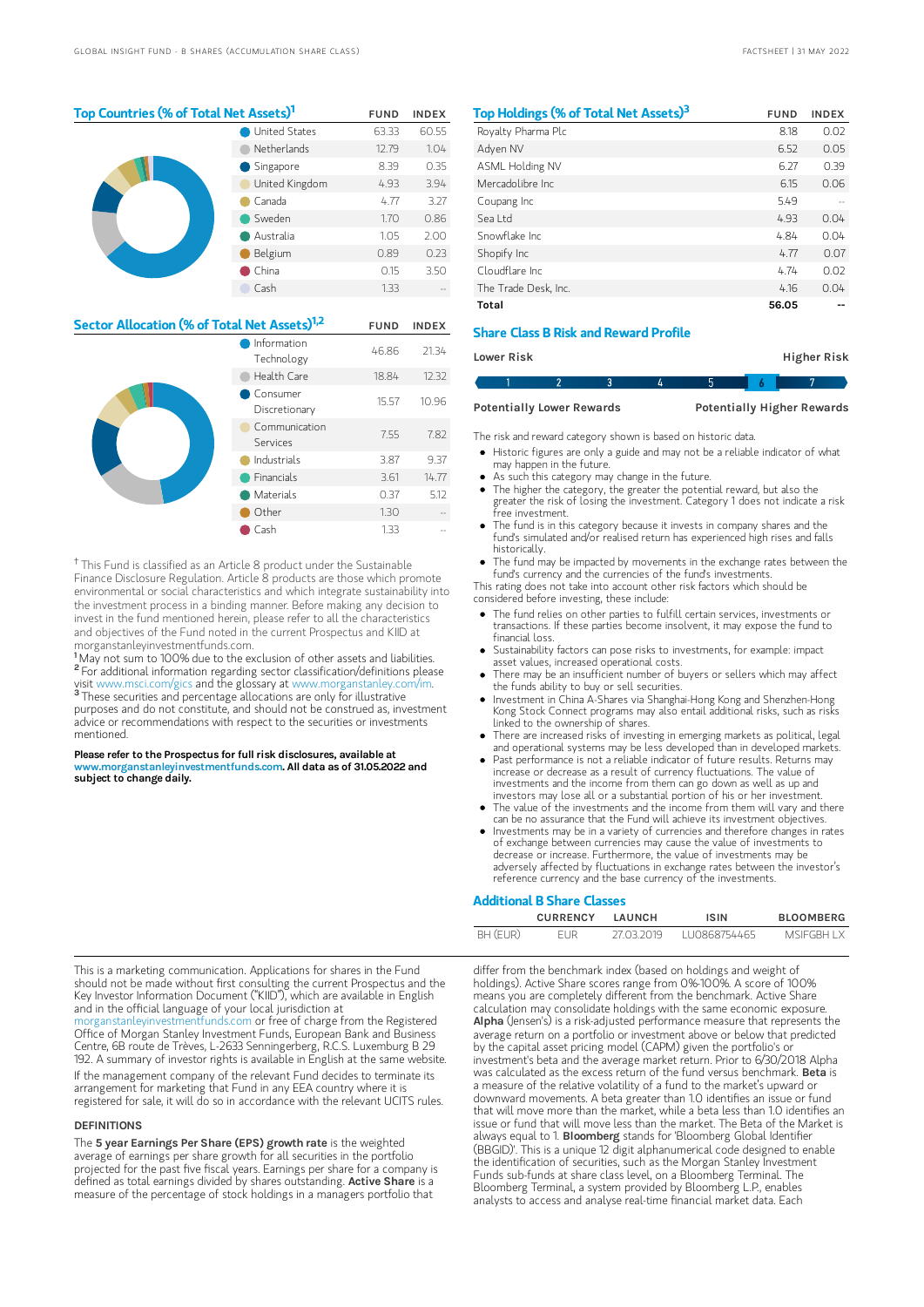Bloomberg code starts with the same BBG prefix, followed by nine further characters that we list here in this guide for each share class of each fund.<br>**Debt/equity (D/E)** is a measure of a company's financial leverage calculated by dividing its total liabilities by stockholders' equity. Dividend yield is the ratio between how much a company pays out in dividends each year relative to its share price. Excess Return or value added (positive or negative) is the portfolio's return relative to the return of the benchmark. Information ratio is the portfolio's alpha or excess return per unit of risk, as measured by tracking error, versus the portfolio's benchmark. ISIN is the international securities identification number (ISIN), a 12 digit code consisting of numbers and letters that distinctly identifies securities. NAV is the Net Asset Value per share of the Fund (NAV), which represents the value of the assets of a fund less its liabilities. Number of holdings provided are a typical range, not a maximum number. The portfolio may exceed this from time to time due to market conditions and outstanding trades. R squared measures how well an investment's returns correlate to an index. An R squared of 1.00 means the portfolio performance is 100% correlated to the index's, whereas a low r-squared means that the portfolio performance is less correlated to the index's. Return on capital is a measure of a company's efficiency at allocating the capital under its control to profitable investments, calculated by dividing net income minus dividends by total capital. Sales growth is the increase in sales over a specific period of time, often but not necessarily annually. Sharpe ratio is a risk-adjusted measure calculated as the ratio of excess return to standard deviation. The Sharpe ratio determines reward per unit of risk. The higher the Sharpe ratio, the better the historical risk-adjusted performance. Tracking error is the standard deviation of the difference between the returns of an investment and its benchmark. Upside/downside market capture measures annualized performance in up/down markets relative to the market benchmark. Volatility (Standard deviation) measures how widely individual performance returns, within a performance series, are dispersed from the average or mean value. Weighted median market capitalization is the point at which half of the market value of a portfolio or index is invested in stocks with a greater market cap, while the other half of the market value is invested in stocks with a lower market cap.

#### INDEX INFORMATION

The MSCI All Country World Net Index (ACWI) is a free float-adjusted market capitalization weighted index designed to measure the equity market performance of developed and emerging markets. The term "free float" represents the portion of shares outstanding that are deemed to be available for purchase in the public equity markets by investors. The performance of the Index is listed in U.S. dollars and assumes reinvestment of net dividends. The index is unmanaged and does not include any expenses, fees or sales charges. It is not possible to invest directly in an index.

#### **DISTRIBUTION**

This communication is only intended for and will only be distributed to persons resident in jurisdictions where such distribution or availability would not be contrary to local laws or regulations. In particular, the Shares are not for distribution to US persons.

Ireland: MSIM Fund Management (Ireland) Limited. Registered Office: The Observatory, 7-11 Sir John Rogerson's Quay, Dublin 2, D02 VC42, Ireland. Registered in Ireland as a private company limited by shares under company number 616661. MSIM Fund Management (Ireland) Limited is regulated by the Central Bank of Ireland. United Kingdom: Morgan Stanley Investment Management Limited is authorised and regulated by the Financial Conduct Authority. Registered in England. Registered No. 1981121. Registered Office: 25 Cabot Square, Canary Wharf, London E14 4QA, authorised and regulated by the Financial Conduct Authority. Dubai: Morgan Stanley Investment Management Limited (Representative Office, Unit Precinct 3-7th Floor-Unit 701 and 702, Level 7, Gate Precinct Building 3, Dubai International Financial Centre, Dubai, 506501, United Arab Emirates. Telephone: +97 (0)14 709 7158). **Italy:** MSIM Fund Management (Ireland)Limited, Milan Branch (Sede Secondaria di Milano) is a branch of MSIM Fund Management (Ireland) Limited, a company registered in Ireland, regulated by the Central Bank of Ireland and whose registered office is at The Observatory, 7-11 Sir John Rogerson's Quay, Dublin 2, D02 VC42, Ireland. MSIM Fund Management (Ireland) Limited Milan Branch (Sede Secondaria di Milano) with seat in Palazzo Serbelloni Corso Venezia, 16 20121 Milano, Italy, is registered in Italy with company number and VAT number 11488280964. The Netherlands: MSIM Fund Management (Ireland) Limited, Rembrandt Tower, 11th Floor Amstelplein 1 1096HA, Netherlands. Telephone: 31 2-0462-1300. Morgan Stanley Investment Management is a branch office of MSIM Fund Management (Ireland) Limited. MSIM Fund Management (Ireland) Limited is regulated by the<br>Central Bank of Ireland. **France:** MSIM Fund Management (Ireland) Limited, Paris Branch is a branch of MSIM Fund Management (Ireland) Limited, a company registered in Ireland, regulated by the Central Bank of Ireland and whose registered office is at The Observatory, 7-11 Sir John Rogerson's Quay, Dublin 2, D02 VC42, Ireland. MSIM Fund Management (Ireland) Limited Paris Branch with seat at 61 rue de Monceau 75008 Paris,

France, is registered in France with company number 890 071 863 RCS. Spain: MSIM Fund Management (Ireland) Limited, Sucursal en España is a branch of MSIM Fund Management (Ireland) Limited, a company registered in Ireland, regulated by the Central Bank of Ireland and whose registered office is at The Observatory, 7-11 Sir John Rogerson's Quay, Dublin 2, D02 VC42, Ireland. MSIM Fund Management (Ireland) Limited, Sucursal en España with seat in Calle Serrano 55, 28006, Madrid, Spain, is registered in Spain with tax identification number W0058820B. Switzerland: Morgan Stanley & Co. International plc, London, Zurich Branch Authorised and regulated by the Eidgenössische Finanzmarktaufsicht ("FINMA"). Registered with the Register of Commerce Zurich CHE-115.415.770. Registered Office: Beethovenstrasse 33, 8002 Zurich, Switzerland, Telephone +41 (0) 44 588 1000. Facsimile Fax: +41(0) 44 588 1074.

Australia: This publication is disseminated in Australia by Morgan Stanley Investment Management (Australia) Pty Limited ACN: 122040037, AFSL No. 314182, which accepts responsibility for its contents. This publication, and any access to it, is intended only for "wholesale clients" within the meaning of the Australian Corporations Act. Hong Kong: This document has been issued by Morgan Stanley Asia Limited for use in Hong Kong and shall only be made available to "professional investors" as defined under the Securities and Futures Ordinance of Hong Kong (Cap 571). The contents of this document have not been reviewed nor approved by any regulatory authority including the Securities and Futures Commission in Hong Kong. Accordingly, save where an exemption is available under the relevant law, this document shall not be issued, circulated, distributed, directed at, or made available to, the public in Hong Kong. Singapore: This publication should not be considered to be the subject of an invitation for subscription or purchase, whether directly or indirectly, to the public or any member of the public in Singapore other than (i) to an institutional investor under section 304 of the Securities and Futures Act, Chapter 289 of Singapore ("SFA"), (ii) to a "relevant person" (which includes an accredited investor) pursuant to section 305 of the SFA, and such distribution is in accordance with the conditions specified in section 305 of the SFA; or (iii) otherwise pursuant to, and in accordance with the conditions of, any other applicable provision of the SFA. In particular, for investment funds that are not authorized or recognized by the MAS, units in such funds are not allowed to be offered to the retail public; any written material issued to persons as aforementioned in connection with an offer is not a prospectus as defined in the SFA and, accordingly, statutory liability under the SFA in relation to the content of prospectuses does not apply, and investors should consider carefully whether the investment is suitable for them. This publication has not been reviewed by the Monetary Authority of Singapore.

Chile: Neither the Fund nor the interests in the Fund are registered in the Registry of Offshore Securities (el Registro de Valores Extranjeros) or subject to the supervision of the Commission for the Financial Market (la Comisión para el Mercado Financiero). This document and other offering materials relating to the offer of the interests in the Fund do not constitute a public offer of, or an invitation to subscribe for or purchase, the Fund interests in the Republic of Chile, other than to individually identified purchasers pursuant to a private offering within the meaning of Article 4 of the Chilean Securities Act (la Ley del Mercado de Valores) (an offer that is not "addressed to the public at large or to a certain sector or specific group of the public").

Peru: The interests in the Fund have not been and will not be registered in Peru under Decreto Legislativo 862: Ley de Fondos de Inversión y sus Sociedades Administradoras or under Decreto Legislativo 861: Ley del Mercado de Valores (the "Securities Market Law"), and are being offered to institutional investors only (as defined in article 8 of the Securities Market Law) pursuant to a private placement, according to article 5 of the Securities Market Law. The interests in the Fund have not been registered in the securities market public registry (Registro Público del Mercado de Valores) maintained by, and the offering of the Fund interests in Peru is not subject to the supervision of, the Superintendencia del Mercado de Valores. Any transfers of the Fund interests shall be subject to the limitations contained in the Securities Market Law and the regulations issued thereunder.

#### IMPORTANT INFORMATION

EMEA: This marketing communication has been issued by MSIM Fund Management (Ireland) Limited. MSIM Fund Management (Ireland) Limited is regulated by the Central Bank of Ireland. MSIM Fund Management (Ireland) Limited is incorporated in Ireland as a private company limited by shares with company registration number 616661 and has its registered address at The Observatory, 7-11 Sir John Rogerson's Quay, Dublin 2, D02 VC42, Ireland.

This document contains information relating to the sub-fund ("Fund") of Morgan Stanley Investment Funds, a Luxembourg domiciled Société d'Investissement à Capital Variable. Morgan Stanley Investment Funds (the "Company") is registered in the Grand Duchy of Luxembourg as an undertaking for collective investment pursuant to Part 1 of the Law of 17th December 2010, as amended. The Company is an Undertaking for Collective Investment in Transferable Securities ("UCITS").